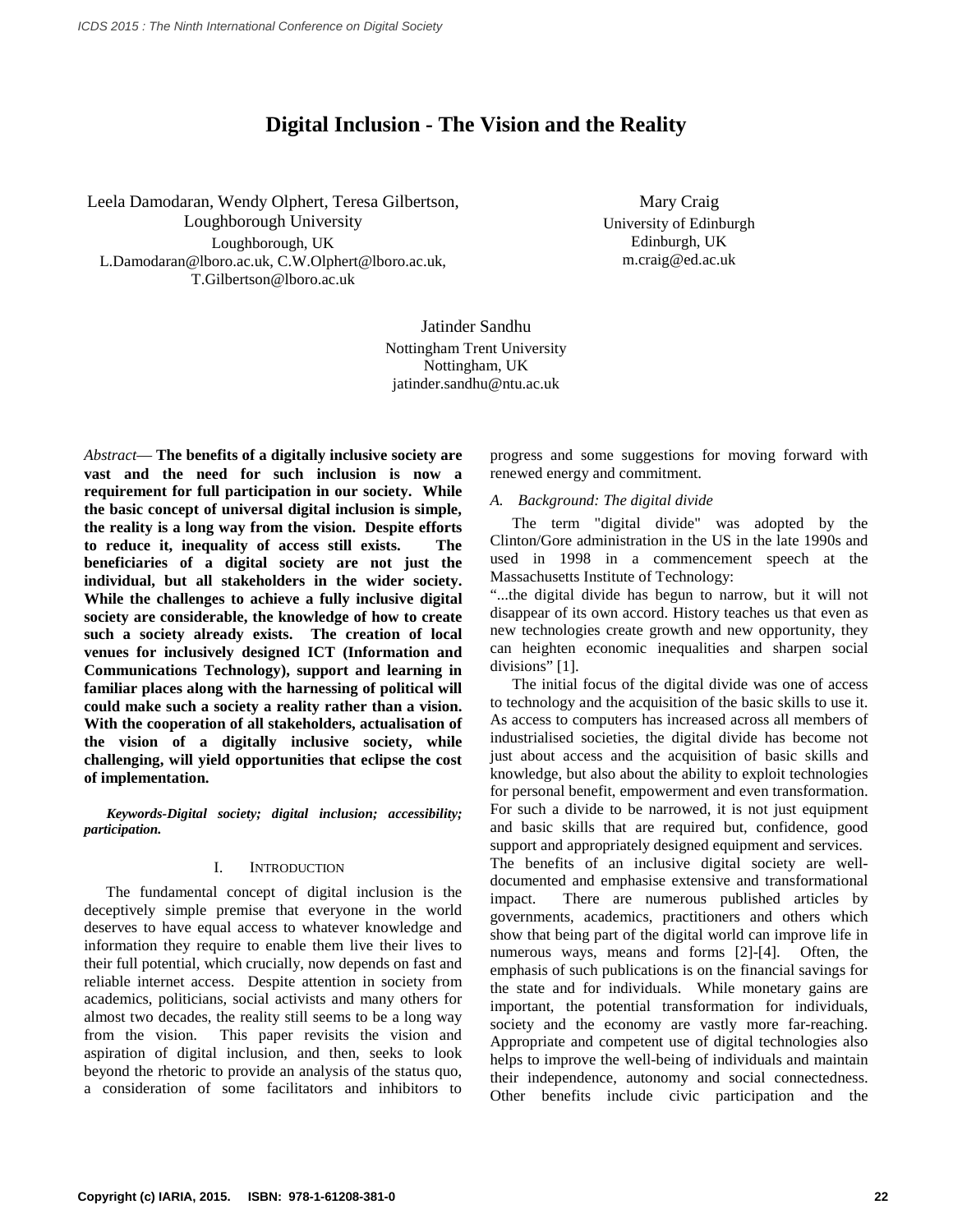opportunity to improve skills to gain employment or simply to 'keep up with the times'.

Research identifies many factors that lead to inequality of access and opportunity. For example, Norris [5] recognises three kinds of digital divide:

- Global: the divide between the industrialised and the developing world
- Social: the divide between the have and the havenots in society
- Democratic: the divide between those who use technology to participate in the public realm and those who do not [5].

In order for the divide to be significantly reduced or eliminated, each of these aspects need to be recognised and appropriate solutions and coping strategies put in place. This paper provides a vision for the development of a fully inclusive digital society by identifying the benefits, beneficiaries as well as a roadmap to achieve this vision.

The inspirational and aspirational 'Declaration of Principles' presented at the World Summit on the Information Society, Geneva, 10-12 December 2003 [6] states the following:

**"We**, **the representatives of the peoples of the world**

…declare our common desire and commitment to build a people-centred, inclusive and development-oriented Information Society, where everyone can create, access, utilize and share information and knowledge, enabling individuals, community and peoples to achieve their full potential in promoting their sustainable development and improving their quality of life …."

Since that time, the overarching goal and some of the components embedded in the declaration have become familiar and well-established – if only by repetition. Some of the frequently voiced assertions, aspirations and principles of digital inclusion include the following:

- Global access to ICT (Information and Communications Technology) will make a Communications Technology) significant contribution to improving health and wellbeing and quality of life for all
- Digital technologies make possible transformations which enhance quality of life of individuals, increase life chances, prolong independence and autonomy and improve social connectedness
- The transforming capabilities of digital technologies improve society and boost the economy
- Everyone should be able to access, create, utilise and share knowledge and information.

The remainder of the paper will examine and explore the subject of digital inclusion in greater depth. First, the definition of digital inclusion will be introduced, followed by a presentation of some examples of evidence of the value of a digitally inclusive society. The benefits and beneficiaries of such a society will then be introduced. Finally, the challenges to achieving a digitally inclusive

society and the steps needed to make such a vision a reality will be discussed.

### II. DEFINING DIGITAL INCLUSION

An inclusive digital society has been defined as one in which all members of a community are **able** to **access**, **use**, and **understand** digital technologies [7]. For this goal to be achieved the following preconditions are required:

- Connectivity infrastructure and individual access to appropriate hardware, software, services
- Capability education, tailoring for ability/disability, digital literacy and skills
- Content availability of accessible, meaningful, relevant material

Meeting these preconditions will require the key stakeholders in society to collaborate effectively to make the vision a reality. The relevant stakeholders include local and national Government, all business sectors and professional groups, retailers, designers, developers and manufacturers of ICT products and services, third sector organisations, groups and communities of people and individuals. Crucially, they include diverse groups of the population, including the young and the old, the employed and the unemployed, the retired, the disabled and those unable to work. Only by recognising the wide range of needs and perspectives of all people and groups that make up our global society and making provision for them will digital inclusion come about. However, this will require that relevant influential stakeholders actively strive to achieve the digital participation of all the stakeholders in society.

### III. WHY IS A DIGITALLY INCLUSIVE SOCIETY IMPORTANT?

Digital literacy is fast becoming a requirement for full participation is society. In our emerging e-society, ICTs are an important aspect of daily life. They offer particular advantages to older adults, such as helping them to stay connected to family and friends, to pursue their interests and hobbies, to organise the mechanics of daily living, to benefit from the financial savings of internet shopping and to access health and social care. Yet, large numbers of older adults are reported to be non-users of technology [8]. Recent statistics show that while 99% of people aged between 16 and 34, this drops to 88% for people aged between 55-64, 71% of people aged between 65-74 and a very low 37% for people aged over 74 years [9].

The real benefits lie in the transformational capability of digital technologies. One strong example of the power and significance of the benefits of digital connection is seen in the experience of an individual reported on the website of Digital Unite. The individual was a woman who had lost her sight 6 years previously and had to rely on her husband to read the post, write letters and other tasks that required reading such as checking recipes. Her life was *transformed* when she discovered that she could download magnification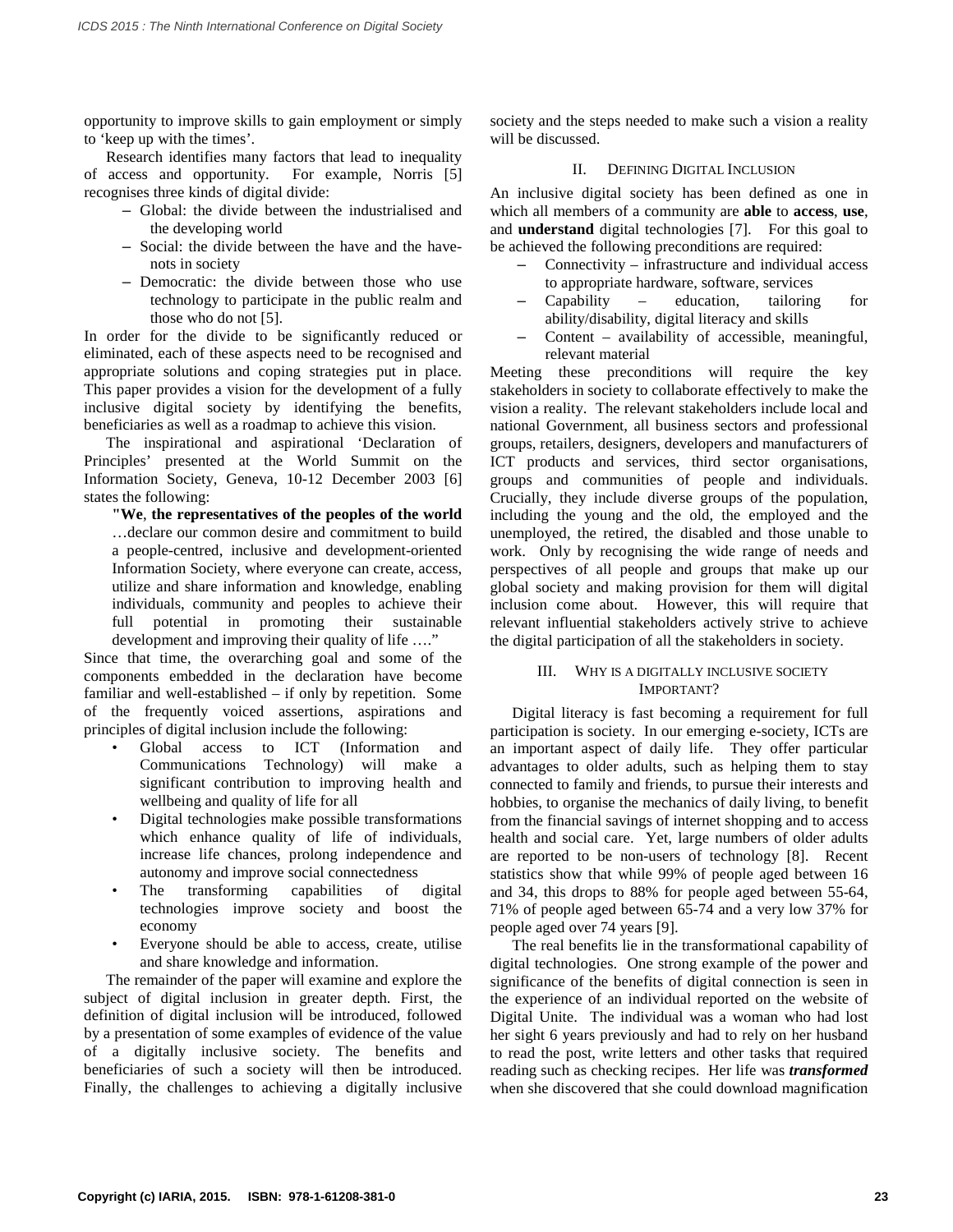and text to speech software. By having access to such software and hardware, she regained her independence [10].

While this is only one example, there are numerous examples (e.g., from Leicestershire CareOnLine [11]) showing similar transformations, and the importance of such transformations cannot be understated. For those who are, or who become, digitally disengaged, there are real social and economic consequences in terms of accessing government services, accessing health information and social support as well as researching and procuring goods and services, or accessing price comparison and review websites. Indeed, it can be argued that the cumulative ripple effect of individual digital inclusion is far-reaching enough to have the potential to affect wider society, for example, by reducing the costs of maintaining people in the community who might otherwise require residential care or significant at-home support. The heart of this vision is to ensure that everyone is able to access and experience these transformational opportunities and impacts. The following section considers the benefits and beneficiaries.

# IV. THE BENEFITS AND BENEFICIARIES

To promote a digitally inclusive society, it is important not only to raise awareness of the wide-ranging benefits but also to acknowledge the wide range of beneficiaries of such a society.

# *A. Benefits*

The spectrum of benefits of being part of the digital world is vast and increasing all the time. This bigger picture can be overlooked when the specific aspects of digital inclusion, such as responsibility for delivering on-line services, are viewed in isolation. The benefits of a digitally inclusive society include the major advantages to the economy and society which derive from enabling individuals to become or remain economically active through learning digital skills, resulting in enhanced health, wellbeing and quality of life as well as increased opportunities for social interaction, cohesiveness and civic participation.

The keys to enabling economic development at the individual level are: enabling education; increasing opportunities; increasing self-efficacy and improving and expanding skills.

# *1) Health, wellbeing and quality of life*

Digital participation also helps to reduce loneliness and improve independence and wellbeing. These benefits could in turn lessen demands on other (formal and informal) support systems for older people; improving the quality of life of older people while also reducing costs of care. By enabling rehabilitation, remote assessment and diagnosis and treatment delivery, the need for residential care could be delayed, or for some, avoided by supporting policies of early intervention.

# *2) Social interaction & cohesiveness*

The social environment, as well as the social opportunities afforded by connectivity, promotes inclusion and helps to reduce social isolation. This increased social contact helps maintain good mental health by reducing the depression, stress and anxiety associated with social isolation. Increasing digital participation allows people to stay connected with friends and family, their local community and the wider world in a variety of ways. Civic engagement and participation, e.g., voting and knowing what is going on in your community, is maintained even for those who are housebound. Enabling social networks thus creates a digital haven of having fun and increasing and maintaining social contacts.

# *B. Beneficiaries*

The beneficiaries of a digitally inclusive society are numerous and include key stakeholders in the following categories: government – national and local, service providers, retailers of on-line services and products, designers and developers of ICT products and services, AT (Assistive Technology) providers, individuals and society.

# *1) Government*

# *a) National Government*

Digital inclusion would benefit national government by enabling citizens to possess the skills that are required of a modern workforce. Additionally, if more people feel confident to access centralised services online, the burden on traditional services will be reduced. The provision of care would also benefit from a digitally-engaged populace with access to the health, care and wellbeing benefits enabled by technology.

# *b) Local Government*

The ability for all members of society, especially older people who use large numbers of services, to utilise online services, would allow for cost-savings arising from greater individual health, care delivery and societal participation. Local government could expect see a lessening on the burden on some services as a result of the benefits of digital inclusion that enable independent living, greater well-being and the reduction of social isolation.

*2) Service Providers*

In the case of the public sector, the increased levels of confidence and capability of older people in digital participation will begin to increase the uptake of on-line services (e.g., Universal credit) and this will be of great value to overburdened local government bodies attempting to 'achieve more with less' (such an effect would be especially beneficial in achieving savings as the heaviest use of government services is by older people).

### *3) Retailers of On-line Products and Services*

Well-publicised demographic change means that a major market exists in the 50+ age group which is not well-served and has yet to be 'discovered' by many retailers and other commercial companies. Understanding and being able to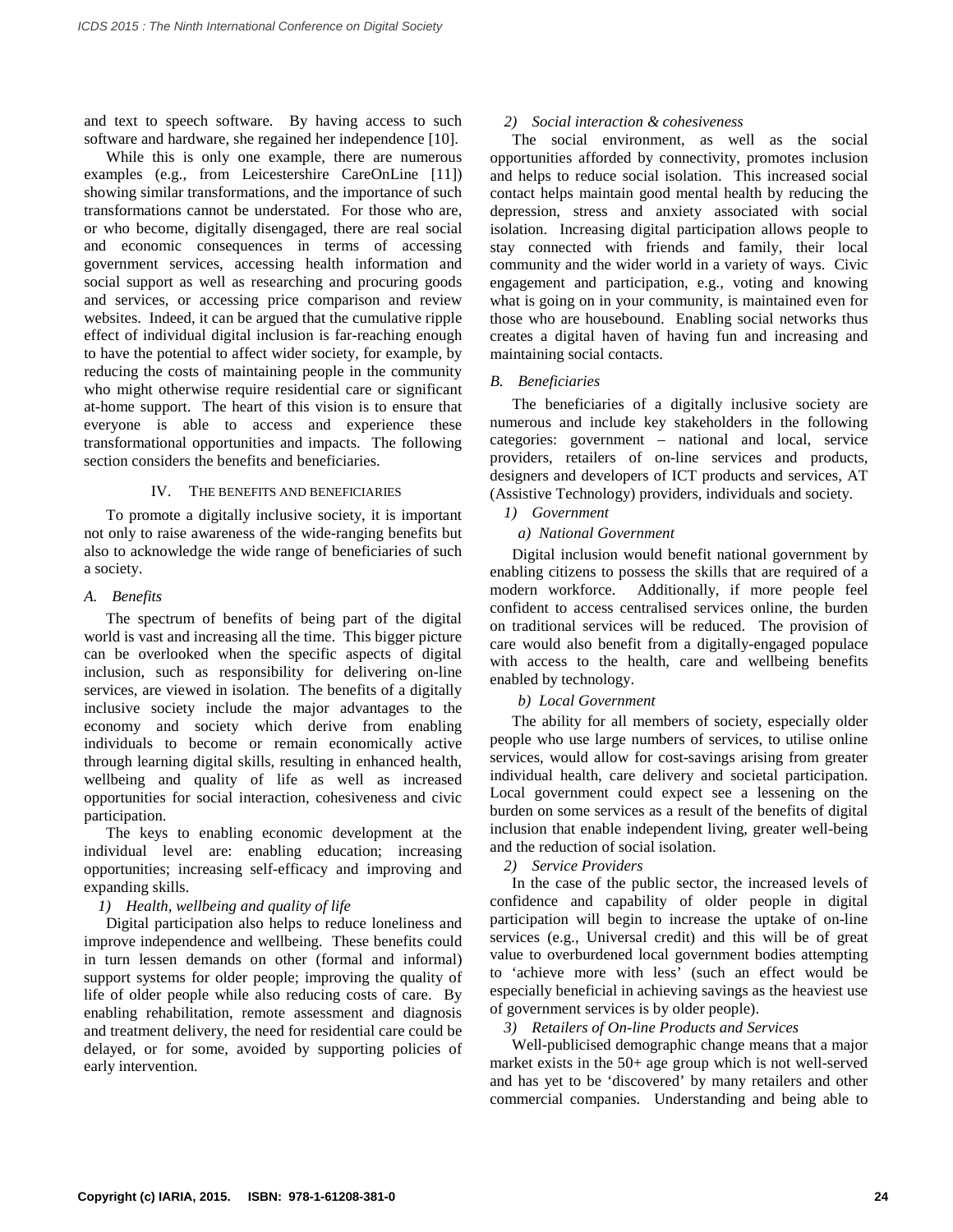'segment' appropriately the older market to achieve better tailoring of products and services offers competitive advantage to business. For businesses that provide online services, e.g., banks and retailers the existence of community venues will provide a venue for retailers and service providers to demonstrate their online services (without sales pressure!), provide information and support, build capacity in the older population, encourage customer loyalty and develop customer engagement.

*4) Designers and Developers of ICT Products and Services*

The design of technology can pose many problems – particularly, the speed of change and unnecessary complexity arising from function creep (i.e., the including of features outside that of the original specification). When combined with a raft of ageing issues and disabilities which are associated with ageing, these factors adversely affect older adults' experiences of using and sustaining use of ICTs. Good design can mitigate these effects and enhance the user experience.

The principles of designing for inclusion are well established and relate to the importance of eliciting detailed user requirements and then tailoring products, systems and services to these requirements. Despite this knowledge having been available for decades, it is still not the norm to design for inclusion. And yet, one of the major concerns identified by older people is that constant technological change poses a major hindrance for them in maintaining digital connection. It is entirely possible to have new functionality hidden, in order to keep the interface unchanged. If people want to do more, then they can; but when it suits them and when help is available. In other words, stability of the interface is maintained for them until/unless they want enhanced functionality.

The demands of digital engagement, especially cognitive load, can be reduced by designs which are:

- Tailored to diverse user requirements
- User friendly
- Accessible
- **Intuitive**
- **Seamless**
- Embedded where appropriate ("hidden functionality")
- Adaptive
- Making upgrading and administration transparent and easy

Meeting such design needs represents a commercial opportunity for ICT designers as well as offering an exciting intellectual challenge.

*5) Assistive Technology (AT) Providers*

Many ATs for people with recognized disabilities can help everyone in demanding or extreme usage situations.

- Accessibility = Profitability. Successful examples include:
	- Text to speech
	- Shorthand for text messaging
	- Image stabilization

# • Closed captions in video games

Such accessibility technologies open up new market opportunities in every sphere of life, e.g., healthcare, homecare, commerce, education and recreation.

*6) Individuals*

Individuals will benefit from all the aspects detailed above. For example, creating adaptable interfaces could be particularly important for older users who want to use what everyone else is using rather an AT, either because of the steep learning curve of some ATs, or because of a personal preference to use what everyone else is using [12]. This experience of built-in personal customisation is of benefit to all. Similarly adaptivity features that aid in automatic customisations can reduce or eliminate the learning curve of such changes - removing a number of access barriers. By ensuring stable, intuitive, usable and adaptive design, individuals will benefit in terms of not only accessing goods and services but also engaging in personal pursuits and living independently.

*7) Society*

The breadth of individual economic, health and wellbeing and social benefits combined with the reach of benefits across the private and public sectors benefits society as a whole. Moreover, the interaction between all of these advantages creates a synergy such that the total benefit to society is potentially far greater than the sum of the individual benefits.

A genuinely digitally inclusive society offers transformations which range, for example, from the empowerment that results from an individual who learns a specific skill on YouTube being able to solve a particular problem/meet a need, becoming economically active through online courses and social support, to being enabled to participate fully in society. There far-reaching benefits, will not only benefit the individual experiencing them, but also wider society and the economy.

# V. THE CHALLENGES TO DIGITAL INCLUSION

The challenges to achieving digital inclusion are extensive. Not only are there significant challenges in getting everyone online – especially some older and disabled people, but in addition, there are special challenges for them in staying 'connected'. It is a common myth that 'once people are online, they stay online'. Various studies show that some people who have used the internet at some point, and for some period of time, have subsequently stopped doing so [13]-[16]. This phenomenon is a potential but largely unrecognised 'fourth digital divide' [17], i.e., it cannot be explained by a simple interpretation of lack of access, lack of skills or lack of interest or motivation, because the people in this category have formerly been users. One in ten people are reported to have given up on using computers and it has been found that the older generation are more likely to be the ones that 'give up' [18].

There are a number of factors which may lead to older people giving up use of computers and other digital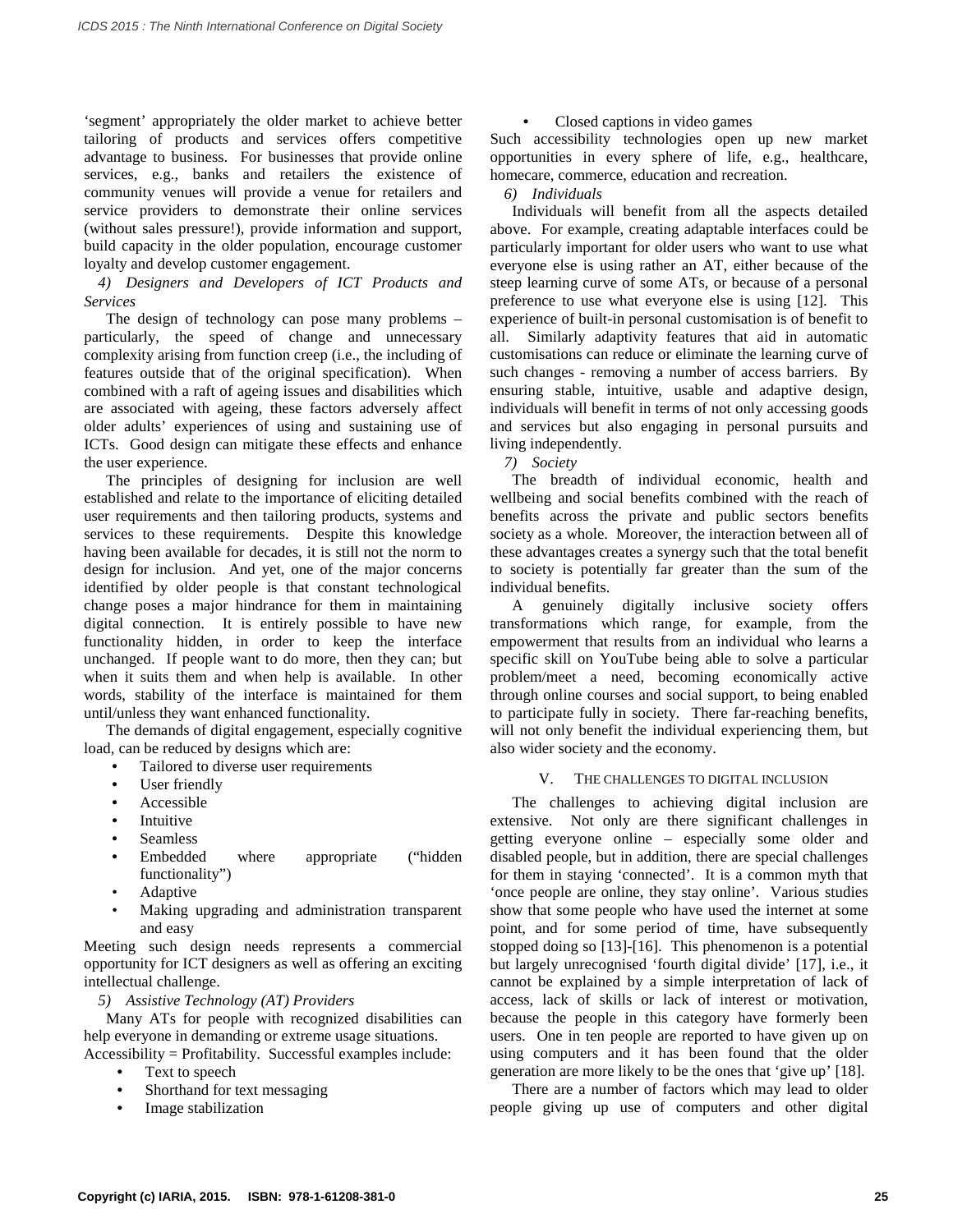technologies. It is well established that older adults are vulnerable to social, cognitive and physical changes in later life. These changes have important implications for older adults' experiences of learning to use and sustain use of ICTs. Changes in psychological and cognitive aspects will impact on remembering sequential processes and confidence levels in using ICTs. Changes in physical aspects, such as changes in vision have implications for seeing what is on the screen and dexterity issues will create problems for controlling the mouse. Additionally, social changes, such as family members moving away, also impact on the support available to older ICT users. Further, older adults encounter some or a range of the following barriers in learning to use and sustain use of ICTs: confidence and fear of using ICTs; problems with understanding technical jargon and dealing with pop-ups and spam; problems with updates, drivers, and software; dealing with the rate of change of technology and coping with poorly designed software and hardware [19].

The absence of adequate learning and support also impacts on older adults' abilities to continue use of ICTs. A survey of older ICT users showed that 56% of older people said they regarded support as the most important factor in sustaining their digital participation. Respondents reported using a wide range of learning mechanisms, including selfdirected learning (54%), inter-generational learning, peer-topeer learning (40%) and taught classes (47%). Respondents reported heavy reliance on support from family members or friends both to learn and to solve problems. Around a quarter of respondents said that human support and encouragement was the most important thing to help them use technology successfully [20]. Yet a further study on the Sus-IT project showed that the opportunities for learning and on-going support are extremely inadequate [19].

These learning mechanisms alone are not adequate and the UK Digital Inclusion Panel Report [3] reported that "there is a real risk that in the medium to long term, significantly more citizens will migrate from being digitally engaged to being unengaged than the other way round, as their capabilities change".

One of the major determinants of sustained digital engagement – and therefore of digital inclusion in the long term – and for older people in particular, is the quality of support available to them. For ICT users in the workforce, the majority of workplaces will have a dedicated member of staff tasked with ICT support i.e. setting up and maintaining the infrastructure, selecting which technology platform is used, installing updates etc. The ICTs are looked after for those in the workplace although they are the relatively able bodied, reasonably technologically au-fait members of society. What exists beyond the workplace for the many without the institutional support is very different. In contrast to the situation in many workplaces, many ICT users who are at home, unemployed, retired, living with disabilities, living on a reduced income, living with a reduced social circle and possibly living with reduced health find themselves having to cope with all these demands

themselves. There are organisations, such as public libraries that can offer limited help, but more typically it is piecemeal and variable, and as such, is inadequate and unsatisfactory. In spite of this lack of support it is amazing that so many do succeed with so little support. Just think what these individuals could achieve with adequate support.

The current situation is very unsatisfactory from the point of view of older and disabled users and from the perspective of many stakeholders tasked with delivering services designed to be used on-line. For digital inclusion to become a reality for these groups, vastly improved access to ICT support in the community is required.

From the brief analysis of the status quo presented above, it will be evident that the challenges to digital inclusion are immense.

### VI. HOW TO MEET THE CHALLENGES?

Encapsulating the essence of the 2003 Declaration of Principles allows the vision of an inclusive society and economy to be articulated as "the enhancement of the quality of life for all, extending autonomy and independence through the use of digital technologies. This vision would be characterized by:

- Empowered people experiencing the benefits of digital inclusion
- Widespread participation in society and the economy
- Readily available support in the community for engaging with and managing all aspects of the digital world".

To create the digitally inclusive society encapsulated in the vision described above requires structural, political, and social change on a vast scale - which perhaps helps to explain the slow progress to date.

The process of achieving such change needs itself to be inclusive of all stakeholders across society. This means that to succeed, the co-creation of an inclusive society is required – and this will require collaboration on a grand scale to address the challenges through innovating, creating and evolving a digitally inclusive society that harnesses the power of ICT for the benefit of all. The knowledge to meet the challenges already exists, but before a fully inclusive digital society can be achieved, the prevailing myths concerning the idea that once people are online they stay online; that there is no clear cut way to get older people online; that the one-size fits all workplace model of ICT training is sufficient for widespread digital inclusion; and that older people are not interested in shaping the design of technologies to their benefit should be dispelled.

The key enablers for a digitally inclusive society are the provision of Community ICT learning and support venues and the will of influential stakeholders.

#### *A. Community ICT Learning and Support Venues*

Learning to use new technology is only the beginning of the journey to competent and confident use of ICTs. People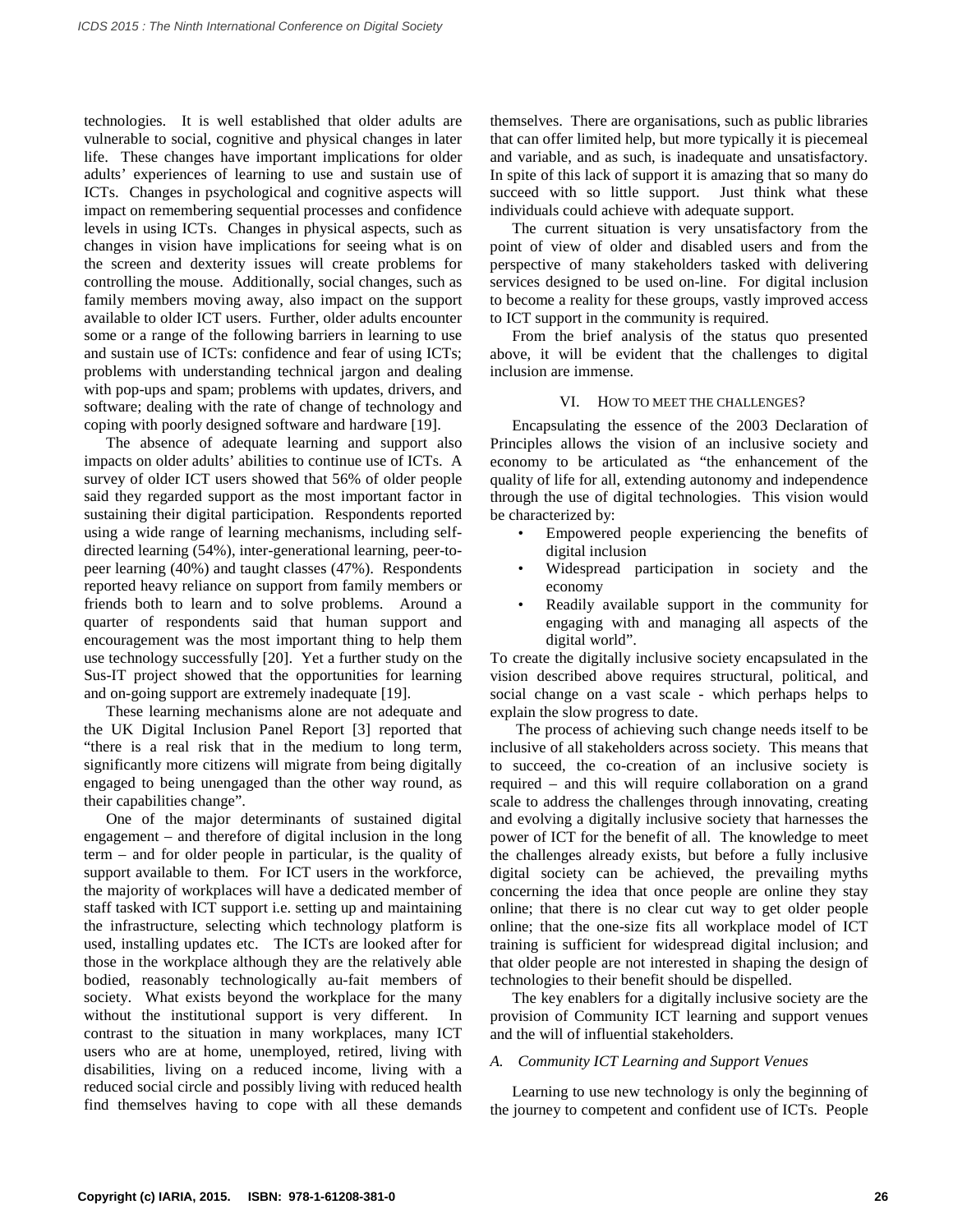need appropriate venues in which to learn to use ICTs. The majority of ICT courses and campaigns to promote internet use are centred on acquisition of basic skills to go online rather than on promoting confidence and sustained usage. Many older people express their discomfort with formal classes and the negative associations with their school days. Once initial training is over, older people can feel alone, anxious and frustrated when experiencing problems with ongoing ICT use. Fifty-six percent of older people said they regarded support as the most important factor in sustaining their digital participation [20]. Evidence also indicated that older people would like ICT learning and support opportunities that are user friendly, accessible, affordable, local, adaptive and embedded in purposeful and enjoyable activities. Similarly, findings from the research suggest that once older people are doing what matters to them, facilitated by ICT use, they are more likely to be motivated to continue their participation in the digital world and to progress to being 'digital by choice' in other areas of their lives.

To enable individuals that are not familiar with ICT but wish to develop digital literacy skills, to have their ICT needs met, the requirements articulated by older people in the UK are for access at home/in the community to inclusively designed ICT, support and learning which utilises wherever possible, existing venues e.g., libraries and village halls with which people are familiar and comfortable and which are sustainable.

# *B. Harnessing Stakeholder Will*

The vision and benefits of a digitally inclusive society are known and the structural changes needed to achieve the vision have also been identified. These are essential preconditions but are not sufficient to turn the vision into reality. Change comes about when (i) dissatisfaction with the 'As Is' situation (ii) a shared vision of the desirable future and (iii) a clear 'roadmap' to achieve the vision are cumulatively greater than the costs (both financial and psychological) of implementing the vision. Where this situation arises, it is often the case that a strong will develops among stakeholders to take action and move towards the shared goal. While there will inevitably be different perspectives and priorities among individuals, communities, businesses and government regarding what a digitally inclusive society looks like, the transformational outcomes envisioned by the Declaration of Principles help to inspire a shared vision and perspectives and encourages commitment to follow the path to achieving this. The sharing of perspectives between all stakeholders, especially those in positions of authority such as national and local government and those in business developing and selling ICTs are crucial to success in creating and sustaining a digitally inclusive society. Inter- and intra- stakeholder cooperation, ongoing negotiation for the mutual benefit of varied stakeholders and respecting the voices of less influential/authoritative stakeholders is also key to this journey.

# VII. NEXT STEPS

To provide a path towards the vision of an inclusive digital society, the following steps are essential:

- Promote widespread awareness of the benefits individual, societal and economic – of digital inclusion
- Engage and gain the 'buy-in' of key stakeholders to the Vision of digital inclusion
- Encourage and reward adoption of inclusive design principles and promote them as the industry 'norm' for designers, developers and manufacturers of ICT systems, services and products
- Create expectations of and demand for inclusive design/digital inclusion amongst buyers and users of ICT
- Promote awareness that current ICT learning and support provision in the community is variable in quality and availability and not 'purpose' tailored to the requirements of users
- Recognise that sustaining people online is an even greater challenge than getting them online in the short term – and invest in community provision indicated above.
- Create a framework for ubiquitous provision of ICT support in the community e.g., in public libraries
- Document and co-ordinate the various local initiatives that exist, e.g., some GPs are now "social prescribing" (e.g., recommending patients make an appointment at a local library to obtain digital skills training).
- Utilise local resources to meet local needs
- Harness the political will to push this vision
- Recognise and celebrate what we can all achieve given the right access to ICTs.

These steps offer a roadmap to a digitally inclusive society.

### VIII. CONCLUSION

In summary, digital inclusion is fundamental to a flourishing democracy and to the full participation of people in society and the vision for universal inclusion and connectivity has been stated. At the individual level, digital inclusion is crucial to sustaining and enhancing independence and autonomy. However, the transformative potential of such inclusion transcends the individual and has wide-reaching benefits for the whole of society and the economy. To achieve the vision will require coordinated policies, strategies and practices which led or endorsed by national governments, coordinated and implemented by local government, service providers, businesses and third sector organisations. The barriers to achievement of a digitally inclusive society are well understood and, while commitment and effort to overcome them will be required, solutions are available and the return on investment in implementing these will be extensive. With leadership and